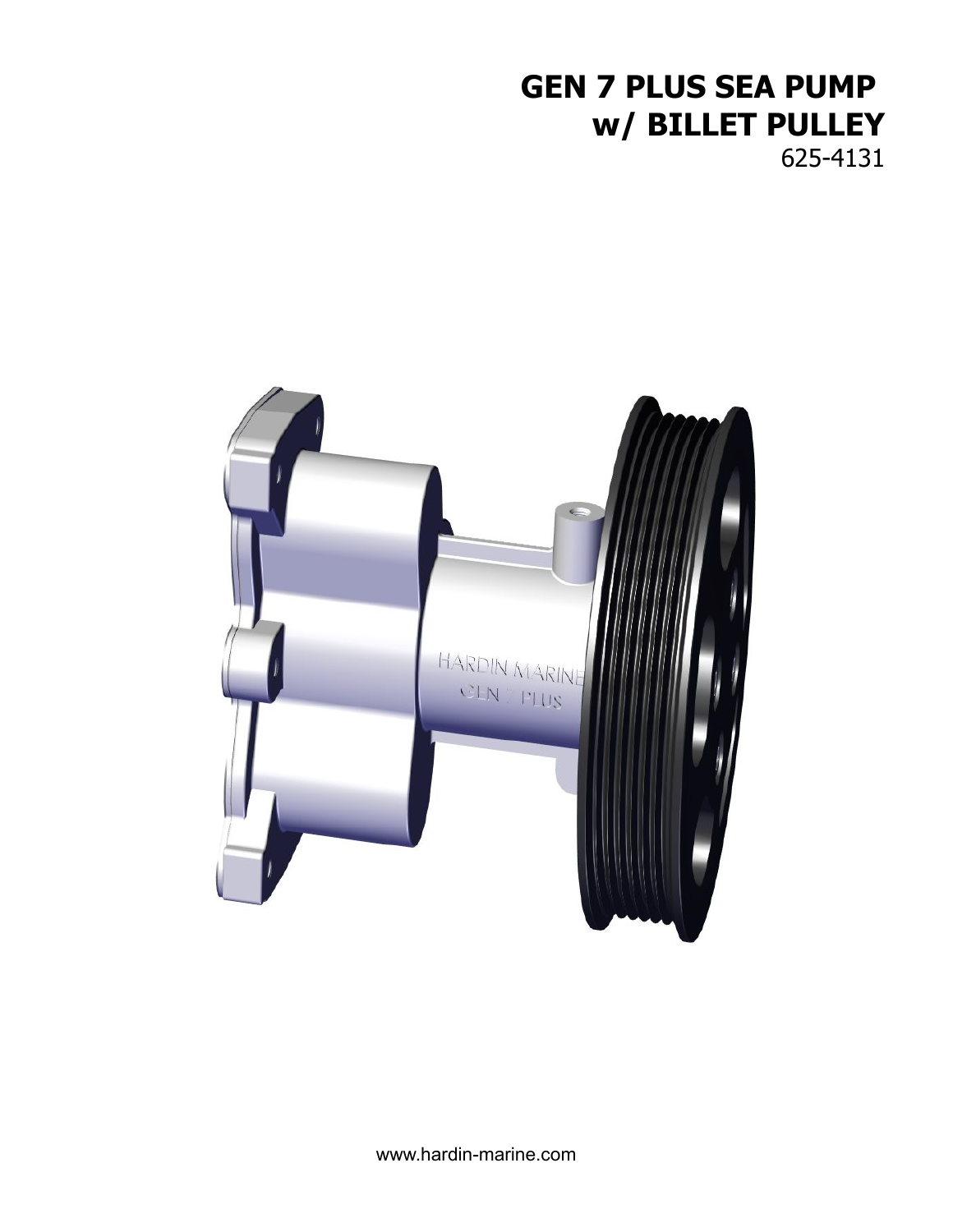# **GEN 7 PLUS SEA PUMP w/ BILLET PULLEY**

625-4131

### **HARDIN MARINE ADVANTAGE**

- **316 STAINLESS STEEL POLISHED BODY.**
- **INTERNAL WEAR PLATE DESIGN PROVIDES A LIFETIME OF SERVICE.**
- **EXTERNAL WEAR PLATE ALLOWS STOCK REAR COVER TO BE REUSED REGARDLESS OF PREVIOUS WEAR DAMAGE.**
- **20% LARGER PUMP SHAFT ACCEPTS MOST POPULAR OEM MERCRUISER IMPELLERS**
- **40% LARGER BEARINGS FOR INCREASED LONGEVITY.**
- **DUAL SHAFT SEALS WITH WATER WEEP HOLE.**
- **BILLET ALUMINUM BLACK ANODIZED SERPENTINE PULLEY**

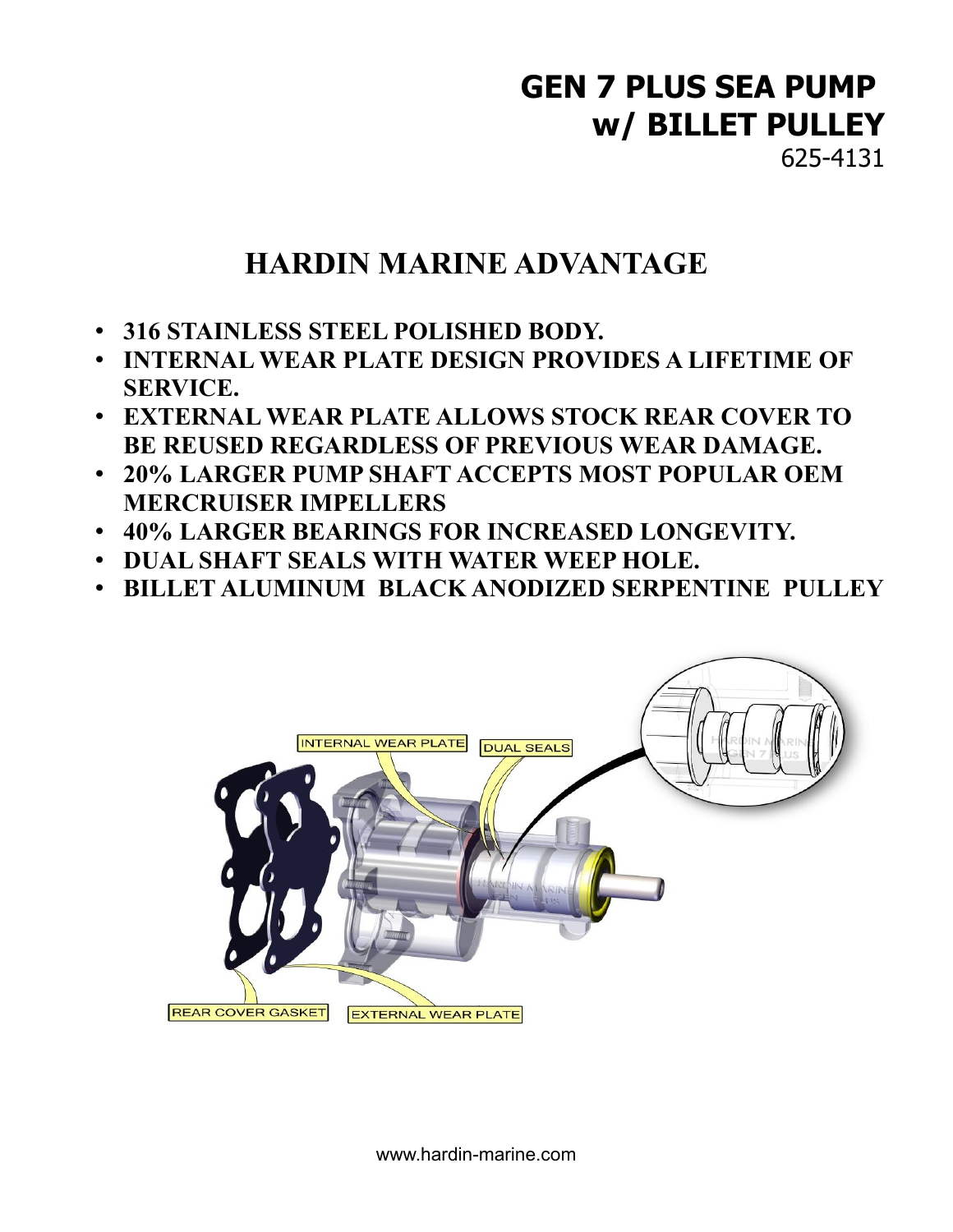## **GEN 7 PLUS SEA PUMP w/ BILLET PULLEY** 625-4131



#### **Step 1**

- 1. Remove the belt.
- 2. Remove both hoses from the pump.
- 3. Using a 10 mm socket, remove the 3 bolts as shown.



#### **Step 2**

- 1. Using 10 mm socket remove the remaining 4 bolts as shown.
- 2. Save the rear cover.



### **Step 3**

- 1. Apply white lithium grease to the o-ring and install into the new pump housing groove.
- 2. Apply whiter lithium grease on the end of the impeller.

www.hardin-marine.com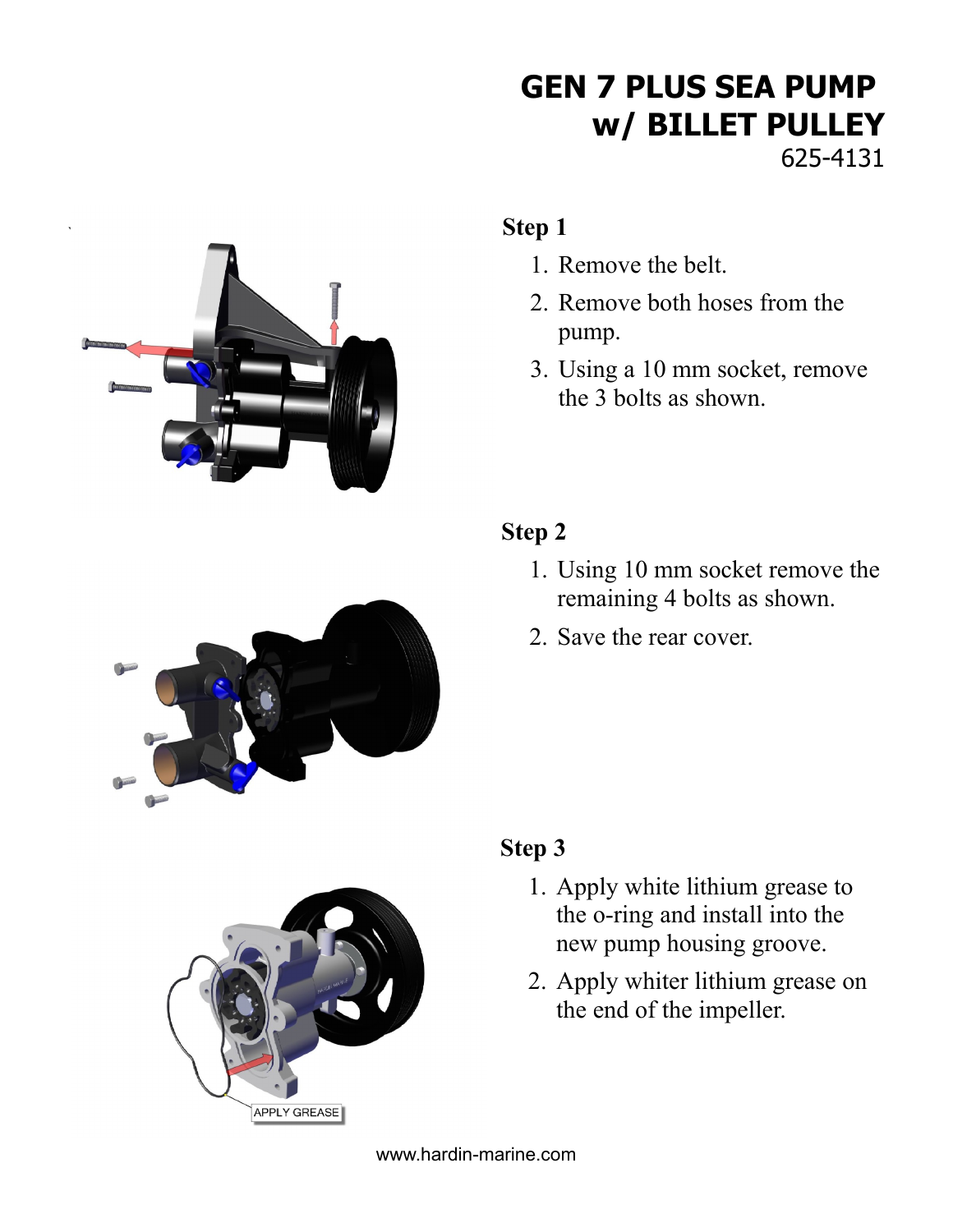## **GEN 7 PLUS SEA PUMP w/ BILLET PULLEY** 625-4131

#### **Step 4**

- 1. Apply Permatex #3 sealant to both sides of gasket, as shown.
- 2. Apply anti-sieze to the 4 rear cover bolts.
- 3. Install rear cover, gasket & wear plate as shown.
- 4. Lightly tighten the bolts.

### **Step 5**

- 1. Apply anti-sieze to the remaining 3 bolts.
- 2. Install pump as shown.
- 3. Torque all 7 bolts to 6 ft. lbs..



625-4246 WEAR PLATE 625-4248 GASKET

APPLY PERMATEX #3 SEALANT

### **Step 6**

- 1. Attach hoses and belt. Check belt alignment.
- 2. As a preventive maintenance, replace the plastic Mercury drain plugs with Hardin stainless steel drain plugs.

www.hardin-marine.com